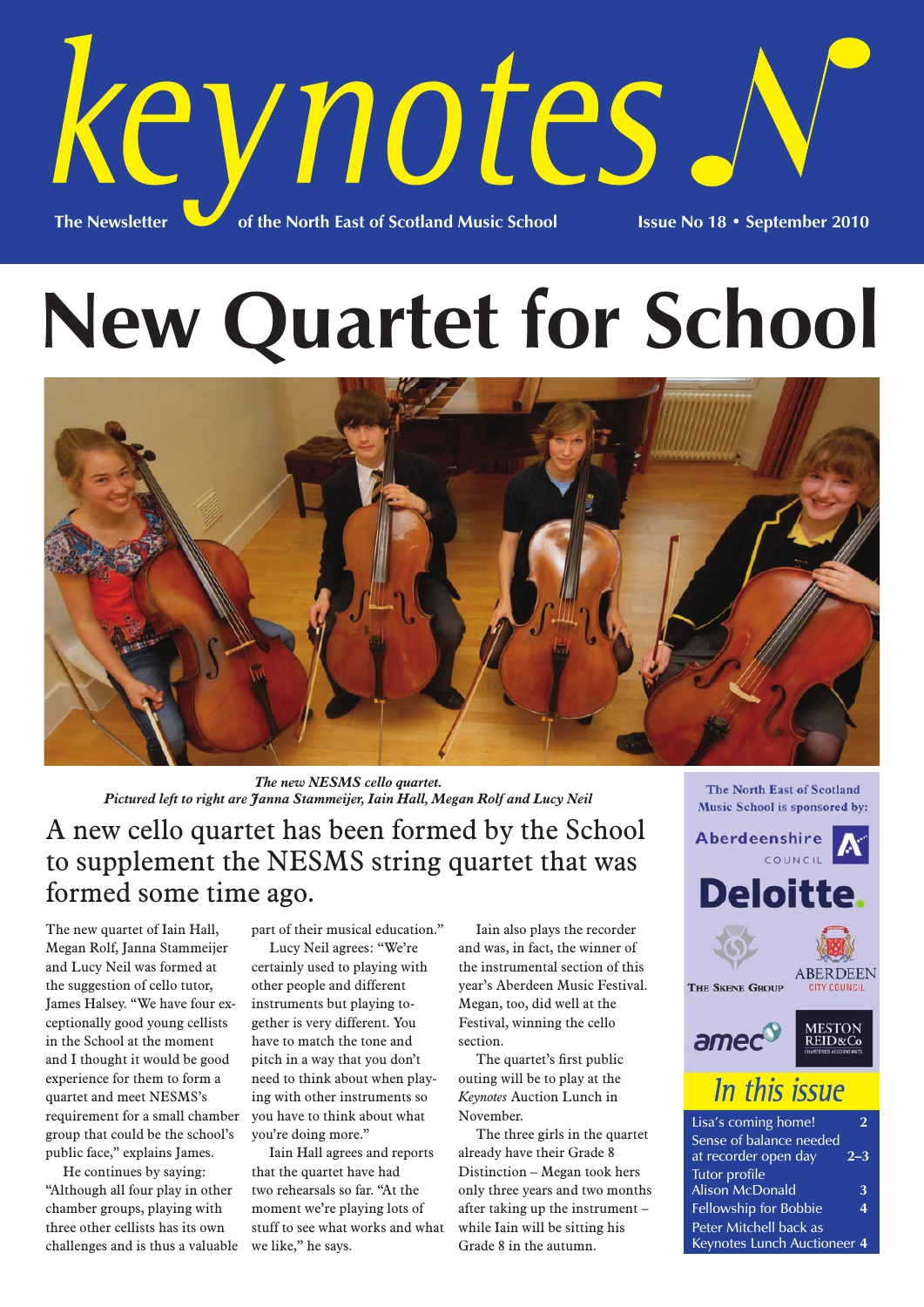## **About the School**

#### **Providing the highest standards of advanced tuition for promising musicians**

The School provides a centre where young people of outstanding musical promise can obtain tuition which is not available within their existing framework of study. Any musically talented child, student, teacher or lay person living in Scotland may apply for an audition to the School.

#### **TUITION**

Internationally acclaimed professors and teachers are brought to Aberdeen on a regular basis from all over the British Isles.

#### **COURSES**

The School offers one-to-one teaching together with occasional workshops and masterclasses. There is a close relationship with the University of Aberdeen, through the Director of Music, and also with Aberdeen City Music School in Dyce.

#### **FINANCE**

Finance is generously provided by trusts, commercial organisations and individuals. Continued support is essential in order to maintain the high quality of the teaching programme. The Administrator will be pleased to assist with all enquiries about donations, sponsorship or scholarships.

**FEES & SCHOLARSHIPS** Students pay their own fees, although scholarships are available and are applied for annually. Any award is made on a balance of musical potential and financial need.

#### **DOROTHY HATELY**

Dorothy founded NESMS in 1975 with the support and encouragement of Lady Aberdeen. Thanks to Dorothy's dogged determination over the years, the School has greatly increased its teaching disciplines, tutors and pupils. Sadly, Dorothy died in 1996, before she could see the School in its own premises in Huntly Street. However, we strive to maintain the high standards she set and intend to take the School from strength to strength.

**NORTH EAST OF SCOTLAND MUSIC SCHOOL** Dorothy Hately Music Centre 21 Huntly Street Aberdeen AB10 1TJ Tel/Fax: 01224 649685

email: nesms@dsl.pipex.com www.nesms.org.uk

**President:** Dr Neil Mackie

**Vice President:** Murray McLachlan **Administrator:** Joan Thomas

**Assistant Administrators:** Reg Pringle Richard Bailey Scottish Charity No. SC 000197

## Lisa's coming home!

Opera star and NESMS patron (and alumna), Lisa Milne, is returning to Aberdeen to live and is hoping that during 2011 she can begin to teach at the school.

"I have previously undertaken masterclasses at NESMS and also did one at the recent Aberdeen International Youth Festival and they were great fun," Lisa says. "I thoroughly enjoyed the whole process and can definitely see myself moving towards doing more teaching over the next year or two."

Lisa's career has included leading roles with the Metropolitan Opera, New York, Glyndebourne Festival, English National Opera, Welsh National Opera (where she is currently singing the role of Leonore in Fidelio) and Scottish Opera.



*Lisa Milne during rehearsals at Welsh National Opera, where she sang the role of Leonore in Fidelio*

But in the past few years she has concentrated on concert performances and her recent engagements have included appearances with the Boston Symphony Orchestra, the Berlin Philharmonic with Simon Rattle, the Rotterdam Philharmonic, the CBSO and the Budapest Festival Orchestra. Forthcoming engagements include debuts with the Seoul, Vienna and New York Philharmonic Orchestras. A renowned recitalist, she has



*Lisa Milne singing Leonore in Fidelio*

appeared at the Aix-en-Provence and City of London Festivals, the Usher Hall in Edinburgh, the Oxford Lieder Festival, the Palais des Beaux Arts in Brussels and at the Schumannfest in Düsseldorf. She is a regular guest at London's Wigmore Hall.

"I really enjoy concert work," Lisa told Keynotes. "You work with such fabulous conductors and have the opportunity to sing such a variety of wonderful music. But I also love the stage so I expect to be doing more of that.

"What will be different is that I'll be based in Aberdeen. As a true Aberdonian quine I felt it was time I came home!"

Lisa's news was warmly welcomed by Joan Thomas, NESMS's administrator. "Lisa has always been enthusiastic about what we do here and as our newest patron has been a great supporter. If she were able to fit in even a few teaching sessions at the school that would be fantastic news; with her experience she would be a tremendous asset to the teaching staff."

## **Sense of balance needed at recorder open day** by Alan Cooper

The Recorder Open Day in June, led by Professor Ian Wilson of the Guildhall School of Music and Drama, was a significant success although his advice to one of the students to 'play on one leg' may have not been expected.

A noted teacher and performer and founding member of the UK's most prestigious recorder quartet, the Flautadors, Ian Wilson is a native of Aberdeen and a former NESMS student.

There appears to be a resurgence of interest in the recorder and the players who turned up at the School to take advantage of Ian Wilson's experience and penetrating musical intelligence were mainly young enthusiasts.

Sammartini's Sonata in G for Treble Recorder was the choice of Iain Hall (14) who was first to

perform in the individual masterclass session.

Professor Wilson began by asking Iain what he knew about the composer. He did this with all the participants, pointing out that a composer's background can have a crucial bearing on the way in which his music is to be performed.

There was a fine performance of Lennox Berkeley's Sonatina for treble recorder given by Dimitri Olayzola (16). Before that however, the problem of playing the several F sharps that occur in that piece was dealt with. Dimitri's solution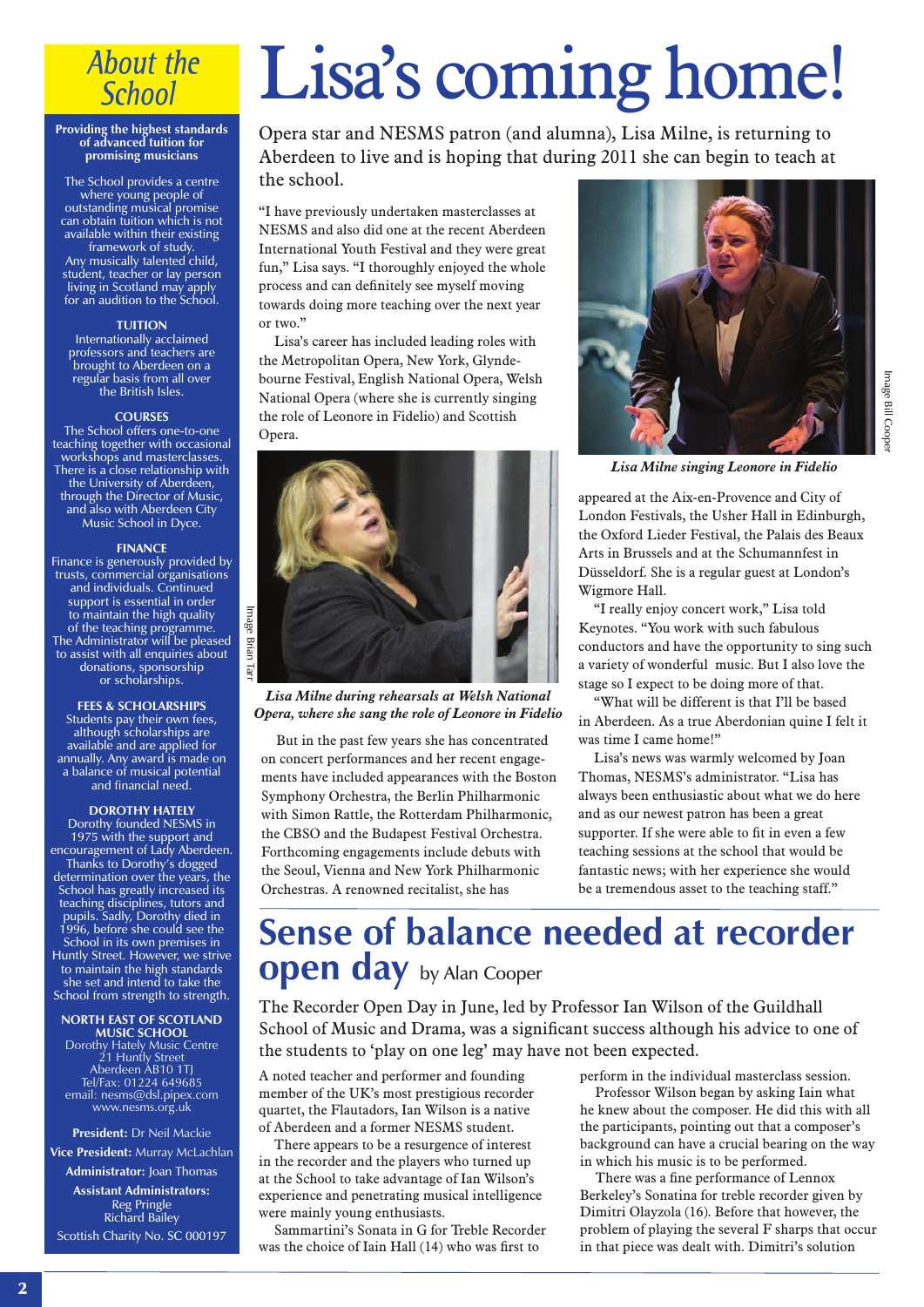## **TUTOR PROFILE – ALISON MCDONA L D**

Story and picture by Neil Jones

In the last issue of *Keynotes* we profiled one of the NESMS singing tutors, Ruth Black. In this issue we interview the 'other half' of the duo who make up what is known at the School as "The Girls'.

Like Ruth, Alison McDonald is a native of Angus and still lives in the county, has taught at NESMS for more years than she cares to remember, is a farmer's wife and has successfully managed both a singing career and bringing up a family. In fact, Ruth and Alison live so close together they car share on their twice-a-month visits to the School.

Alison was brought up in Arbroath where she attended Arbroath High School before going to Aberdeen College of Education (now Northern College) to train as a primary school teacher. However, her interest in singing – sparked whilst she was at school – continued and she took lessons with Elizabeth Izaat. However, when Elizabeth moved to Glasgow to teach at the Royal Scottish Academy of Music and Drama she suggested to Alison that she should go to NESMS as a student, which she did, studying initially with Merryl Jenkins and then, later, Raimund Herincx.

Having completed her teacher training Alison then became a full-time primary school teacher before marrying Ruth's cousin, Angus, and starting a family. "We had four boys so for 11 years I was out of teaching," Alison recalls, "although I was developing my singing career with Arbroath Operatic Society and, later, Tayside Opera – but increasingly professionally."

And although her profes-



sional career has concentrated on recital work her first love is opera: "Singing and acting in opera has been the most fulfilling experience of my singing career," she says. She made her oratorio debut at the Aberdeen International Youth Festival in 1983 when she stepped in to sing Carl Orff 's *Carmina Burana*. "They fired another soprano who was, shall we say, being untowardly diva like!" Alison recalls. "And they needed someone who can reliably hit a top 'D' (Alison also recalls that a young, newly discovered, vituoso was on the programme playing the Brahms Violin Concerto. His name? Nigel Kennedy.)

Alison's debut with Tayside Opera was in 1986 when she sang the title role in Aida. Since then she has appeared frequently in leading soprano roles including Susannah, *Marriage of Figaro*, Queen of the Night and Pamina in *Die*

*Zauberflöte*, Lucia in *Lucia di Lammermoor* and Violetta in *La Traviata*.

Eventually she returned to teaching but mixed singing engagements with supply teaching. In the late 1980's Alison was persuaded to join NESMS as a tutor. "I find the teaching of singing very rewarding and enjoy passing on sound vocal technique, which I feel I missed out on in the early stages of my singing. I'm indebted to Raimund Herincx for his inspirational teaching and to the late Dorothy Hately for giving me the opportunity to do something which I enjoy so much."

Thankfully, Alison has no intention of giving up her teaching role any time soon. "I love doing it too much," she exclaims.

**Alison's 2011 engagements include Ruthven Festival of Music in rural Perthshire at which she has sung annually as guest soprano for 21 years.**

was to play the piece sitting down so that the end hole of the recorder could be easily and unobtrusively jammed down on the leg.

However, Ian Wilson felt that this playing position tended to cramp the style of the solo player leading to a loss of expression in performance. He recommended to all the students that they learn to raise the knee while standing and to mark the score with a highlighter pen so that the player is given fair warning to adjust his balance in good time! However, he did admit

that some of his students still fall over when trying this.

Three very different ensembles took part in the afternoon session and then the Recorder Open Day reached a glorious conclusion with Ian Wilson conducting a fourteen strong recorder orchestra in Brian Bonsor's excellent arrangement of Ravel's Pavane pour une enfante défunte. All the recorder players present, from the youngest to the oldest, took part in this most enjoyable performance.



**STRINGS** Violin Gillian Findlay<br>
Viola Michael Beeston Viola Michael Beeston<br>Cello lames Halsev James Halsey<br>David Inglis Double Bass **WOODWIND** Flute David Nicholson<br>Flute Catherine O'Rourke Flute Catherine O'Rourke<br>Oboe loe Houghton Oboe Joe Houghton<br>Clarinet Alison Waller Clarinet Alison Waller<br>Bassoon Lesley Wilson Bassoon Lesley Wilson Recorder **Ian Wilson BRASS Trumpet** John Gracie<br> **Horn** Lizzie Davis Lizzie Davis **PIANO** Nigel Clayton Joseph Long **SCOTTISH FIDDLE** Paul Anderson **SINGING**<br>Raimund Herincx Raimund Herincx Alan Watt Ruth Black Alison McDonald Jean Webster **STAGECRAFT & PERFORMANCE**

Donald Maxwell

**ORGAN** Dr Roger B. Williams Donald Hawksworth

## **Forthcoming** events

**CHRIS BAXTER PIANO CONCERT**

On **Sunday 3rd October 2010 at 2.30pm** in Craigiebuckler Church, pianist Chris Baxter will give a recital of music by Beethoven and Mussorgsky. Tickets at £5 each will be available at the door and this will include refreshments.

**COWDRAY HALL LUNCHBREAK CONCERT** On **Thursday 7th October, at 12.45pm** in the Cowdray Hall, the NESMS String Quartet will perform a quartet by Haydn. Two of the Quartet members, Iain Hall and Dmitri Olayzola will also give solo performances: Iain will play recorder and Dmitri will sing. This is a very popular concert series, so do come early to be sure of a seat!

#### **THE FRIENDS OF NESMS COFFEE MORNING**

The annual Friends Coffee Morning will take place on **Saturday 30th October, 10am – 12 noon**, at the school, with the usual stalls, and a new NESMS Christmas Card.

We look forward to seeing you then, and if you would like to contribute items for the Coffee Morning, please be in touch with the office.

#### **SOUND CONTEMPORARY MUSIC FESTIVAL**

Our annual date with **Donald Hawksworth!** This will be on **Sunday 14th November at 2.30pm** in the school, and the title of this year's programme is **"May I have the Pleasure"**. Always a popular event, booking is essential! Afternoon tea will be served.